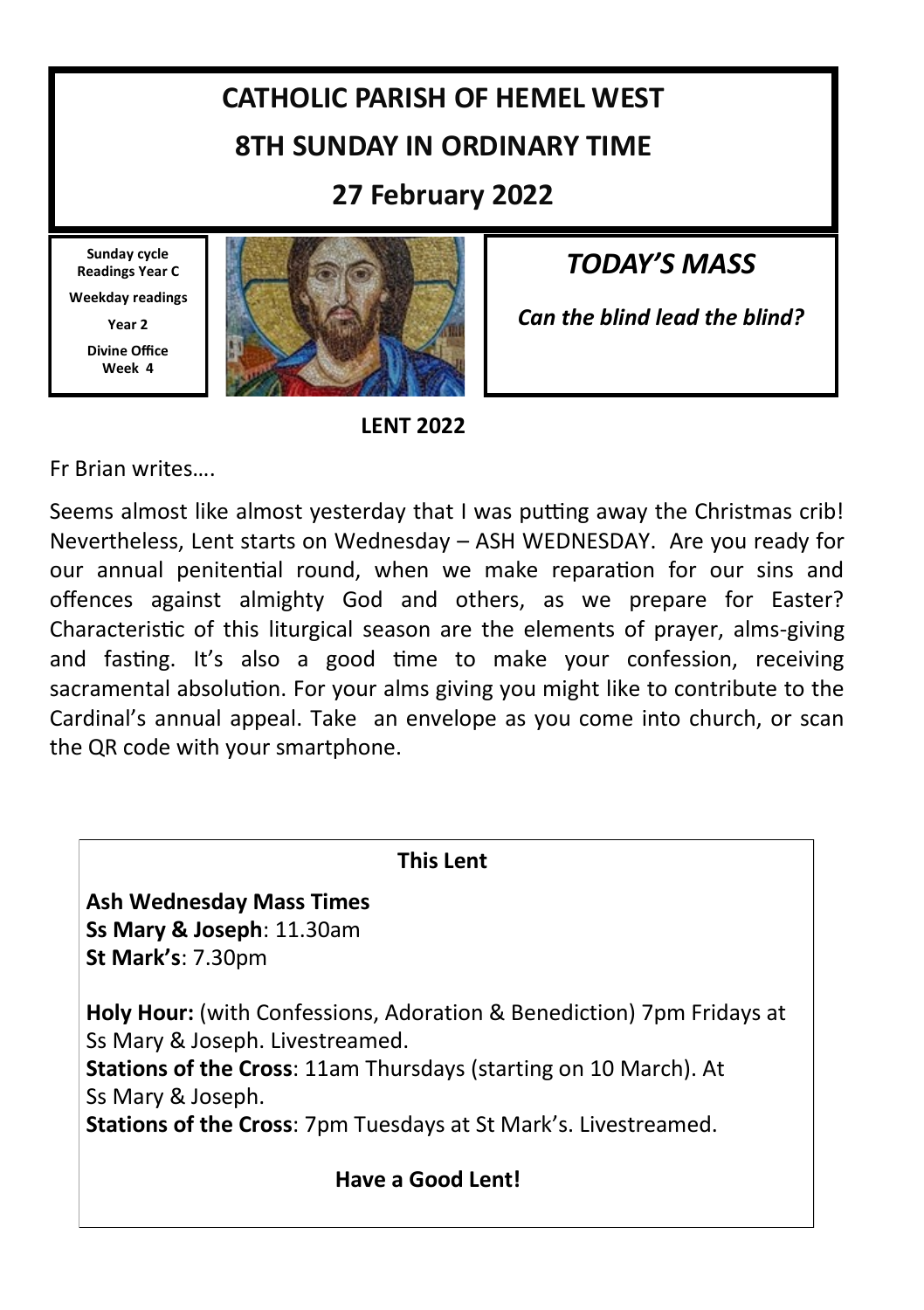## **PARISH NEWS**

**Welcome to the parish of Hemel West. If you are new to the parish, please make yourself known to Fr Brian, by contacting him on 01442 391 759.**

**CARDINAL'S LENTEN APPEAL: HEAT or EAT?** Help those facing this choice. This year, we celebrate 10 years of Caritas Westminster, the social action agency of the Diocese, working with parishes to restore hope, and enable people to lead a life of dignity. Funds raised in this year's Cardinal's Lenten Appeal will be shared between parishes and Caritas Westminster. The effects of the pandemic are making daily life harder for all. Price rises mean many families face an impossible choice: HEAT or EAT? The Church is responding, with thousands of people putting their faith into action by serving those in need. Cardinal Nichols has expressed his gratitude to everyone who supports the Appeal, with whatever they can afford. Just as a mosaic is made up of many different coloured pieces, each one unique, each person's contribution to this mosaic of hope will bring light into the lives of people across our Diocese. Please take a donation envelope, alternatively you can use the QR code to make your donation online. Thank you for your anticipated generosity this season of Lent.. You can view two short films about the impact of your previous support, on the website www.CardinalsLentenAppeal.org.uk.

**SCRIPTURE GROUP**: We meet in the Parish Centre, Boxmoor on Tuesdays from 2pm until 4pm to read and discuss the readings for the following Sunday. All are welcome to join us.

**CATHOLIC WOMENS LEAUGE**: We have **changed**  the date of the meeting on Thursday 3 March, to Thursday 10 March, 7.30pm at St Joseph's Hall. All ladies of the Parishes are welcome, as we will be discussing arrangements for our forthcoming Flower Festival on the May bank holiday weekend. Any help with flower arranging and sponsorship for flowers welcome.

**BIG BREW 2022! Fairtrade fortnight is from February 21 to 6 March:** Do go online at Fairtrade.org.uk to see what it's about. To

celebrate this fortnight and play our part, do join us online via Zoom on Monday 28 February at 7pm for a BIG BREW and a nice chunk of Fairtrade cake. You'll need to go shopping this week for your Fairtrade coffee and cake – or else you'll just have to watch me stuffing my face! I'll also share via Zoom some of the promotional materials from Traidcraft to help us increase our awareness of the necessity of fair trade. See you then! Please see the Zoom link! https://us02web.zoom.us/ j/85436735673?

pwd=MEtLcDVORjBQczliVzFRN0U4dmhEQT09

**THE PASSAGE** a Catholic Charity, working with people who are homeless, is holding a St David's Day concert on Thursday 3 March, 7.30pm in Holy Trinity Church, Sloane Square with The London Welsh Male Voice Choir and soloist tenor Ryan Vaughan Davies. All tickets are £20. For tickets please call 020 75921856.

#### **We pray for the Sick in our Parish**

Lucy Chapman

#### **GOSPEL READINGS FOR THE FORTHCOMING WEEK:**

| Mon:         | Mark    | 10:17-27       |  |
|--------------|---------|----------------|--|
| Tues:        | Mark    | $10:28 - 31$   |  |
| Wed:         | Matthew | $6:1-6, 16-18$ |  |
| Thurs:       | Luke    | $9:22 - 25$    |  |
| Fri:         | Matthew | $9:14 - 15$    |  |
| Sat:         | Luke    | $5:27-32$      |  |
| Sunday: Luke |         | $6:39-45$      |  |

#### **PARISH FINANCES**

**PLANNED GIVING:** Thank you to all those who have made the switch to donating by Standing Order. For those who wish to donate in this way, the details are:

*Account Name: WRCDT Hemel West Sort Code: 40-05-20 Account No.: 31095048*

**The offertory collection Income figures are published on a monthly basis once the bank reconciliation is completed.**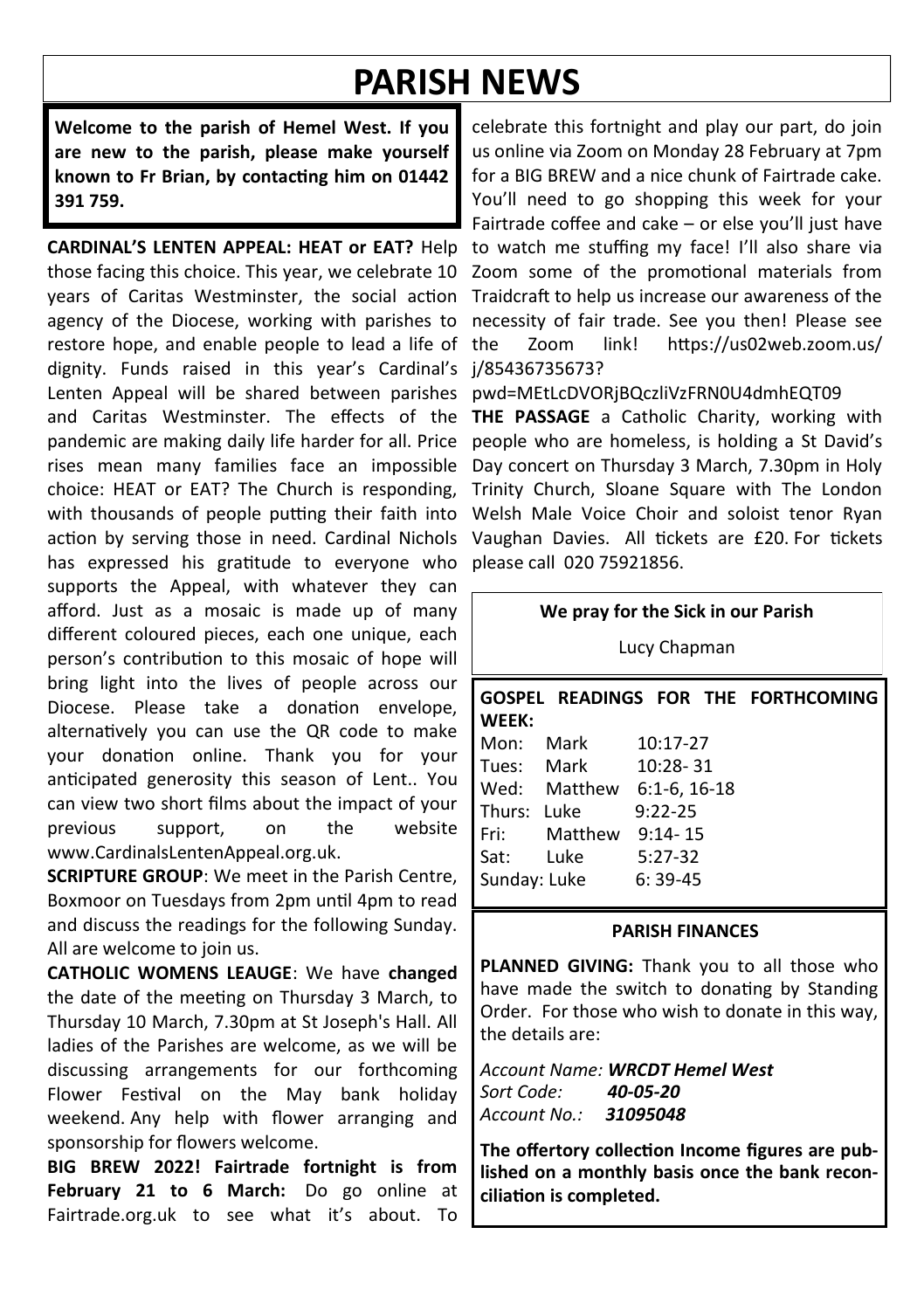**WORLD DAY OF PRAYER SERVICE**: This will be held at the Methodist Church, 270 Northridge Way on Friday 4 March, at 11am. Join others from Churches Together in Hemel Hempstead in a global wave of prayer. All are welcome. If you would like to take a reading part please contact Lynn at Lynnbassett@gmail.com or call 07803 986716.

**CAFOD'S 'Walk Against Hunger' Lent challenge**: There are 200 million children in the world whose lives are at risk from malnutrition. So, this Lent, challenge yourself to walk 200km, and help give Hunger its marching orders. Do 5k a day, your way, for 40 days, and you'll conquer your 200k target in time for Easter, and help people around the world to live free from Hunger. See: cafod.org.uk/lent for more details.

**CAFOD'S Family Fast Day Friday 11 March**: Coming soon to this parish.

**ANNUAL MASS OF THANKSGIVING**: Annual Mass of Thanksgiving for the Sacrament of Matrimony : Westminster Cathedral, Saturday 14 May 2022 at 3pm. The Cardinal is inviting to this Mass all couples in the Diocese, who are celebrating their 5th 10th, 25th, 30th, 40th, 50th and 60th (and every year over 60) Wedding Anniversary of Catholic Marriage in 2022. If you are celebrating an anniversary, please email Fr Brian the following details: husband and wife's names, wedding date, full postal address and email (or telephone number, if no email) by Friday 25 March.

**NEWSLETTER ITEMS:** When submitting an item for the newsletter, please send the details and information as you would like to see it published in the newsletter. Please keep your item to no more than 60 words. Please email Shirley by Wednesday 12 Noon and she will be do her best to accommodate it.

| <b>Office Hours and Telephone cover</b>     |                |  |  |  |
|---------------------------------------------|----------------|--|--|--|
| for Hemel West.                             |                |  |  |  |
| Email: shirleybailey@rcdow.org.uk           |                |  |  |  |
| Phone: 01442 391 759 option 2               |                |  |  |  |
| <b>Hemel West Office</b><br>Telephone cover |                |  |  |  |
| for West                                    | Hours          |  |  |  |
| Monday                                      | Monday         |  |  |  |
| 12 noon-6pm                                 | 3pm-6pm        |  |  |  |
| Tuesday                                     | Tuesday        |  |  |  |
| 9.30am-3.30pm                               | Closed         |  |  |  |
| Wednesday                                   | Wednesday      |  |  |  |
| 9.30am-3.30pm                               | 9.30am-3.30pm  |  |  |  |
| Thursday                                    | Thursday       |  |  |  |
| 9.30am-3.30pm                               | 9.30am-12.30pm |  |  |  |
| Friday                                      | Friday         |  |  |  |
| 9.30am-3.30pm                               | 9.30am-12.30pm |  |  |  |

#### **Church Action on Poverty Sunday Reflection**

The true measure of our character is how we treat the poor, the disfavoured, the accused, the incarcerated and the condemned.

The opposite of poverty is not wealth; the opposite of poverty is injustice.

#### **Prayer**

Christ, Jesus, You came and You spent time with those on the margins.

Open our hearts to reach out to our brothers and sisters living in poverty.

Through our encounter with them, may we be transformed.

Amen (CAFOD)

#### **Proverbs 31:9**

Speak up and judge fairly; defend the rights of the poor and needy.